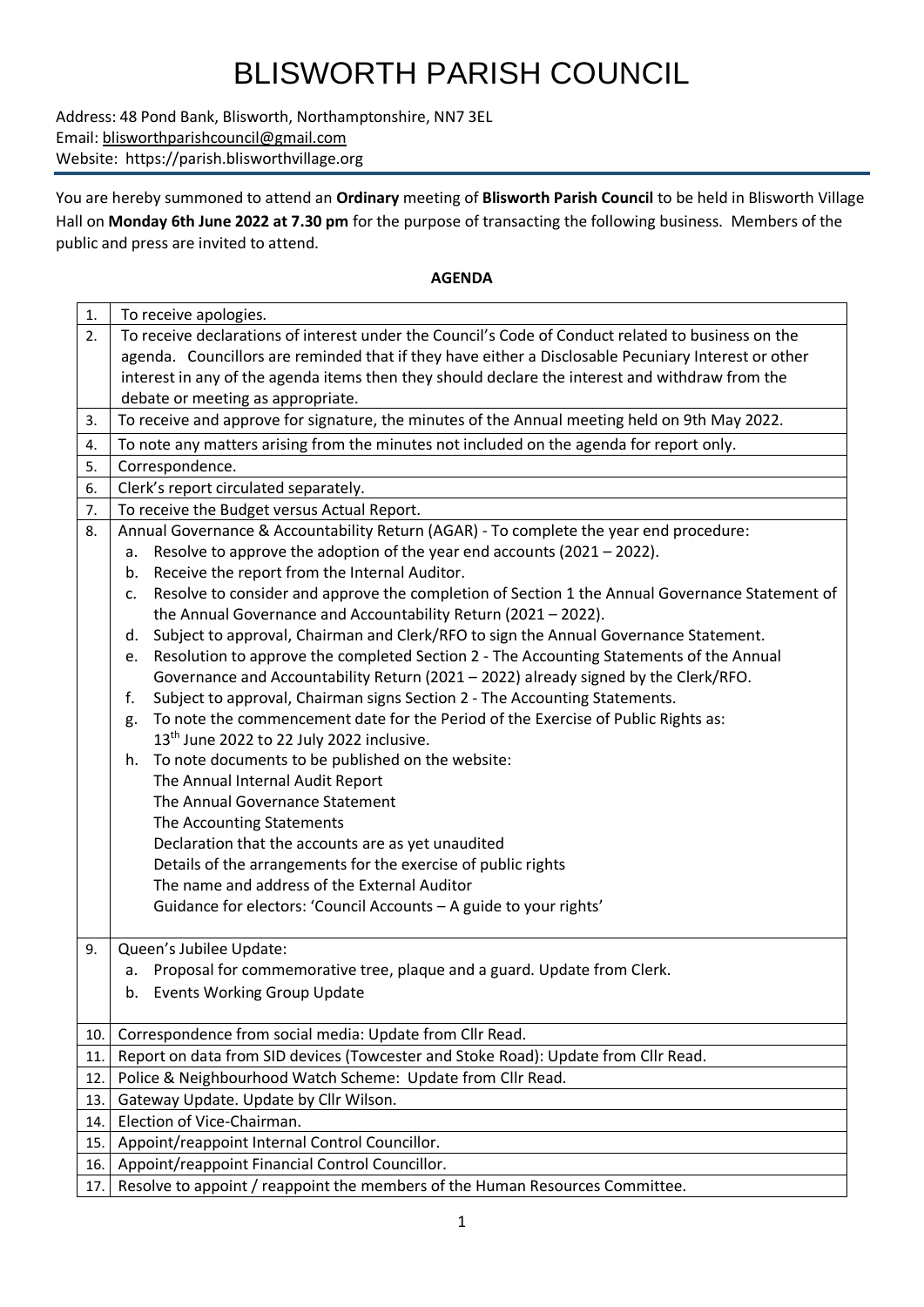## 18. Finance & Administration

### Banking Issues:

- a. Discuss option to set up a credit card for the Council in the light of growing number of companies that will not accept cheques as payment.
- b. Bank reconciliation to 23/05/2022.
- c. To note receipts and approve the following payments and any others that arrive after publication of the agenda:

| <b>RECEIPTS</b> |                |                                          |                   |  |
|-----------------|----------------|------------------------------------------|-------------------|--|
| Date            | Payee          | <b>Detail</b>                            | <b>Amount</b>     |  |
| 29/04/2022      | NatWest        | Interest                                 | $£1.92*$          |  |
| 13/05/2022      | <b>NatWest</b> | Bank Transfer from Current Account to BR | £10,000.00        |  |
|                 | Current        | Account                                  |                   |  |
|                 | Account        |                                          |                   |  |
|                 |                |                                          | *BR Account       |  |
| 28/04/2022      | <b>WNC</b>     | <b>DDC</b>                               | £21,700.00**      |  |
| 05/05/2022      | Various        | Allotment Rents 2022 - 2023              | £170.00**         |  |
|                 |                |                                          | **Current Account |  |

| <b>Invoice</b>      | <b>PAYEE</b>                                        | <b>PURPOSE</b>                                                                                                                    | CHQ/DD | Total<br>Amount<br><b>Including</b><br><b>VAT</b> | <b>VAT</b>     | <b>Amount</b><br><b>Excluding</b><br><b>VAT</b> |
|---------------------|-----------------------------------------------------|-----------------------------------------------------------------------------------------------------------------------------------|--------|---------------------------------------------------|----------------|-------------------------------------------------|
| April 2022          | <b>SSE</b>                                          | Electricity Supply 02.04.2022 -<br>03.05.2022                                                                                     | DD     | 109.48                                            | 5.21           | 104.27                                          |
| LCO02176-<br>654775 | <b>BHIB Ltd</b>                                     | Annual Insurance cover 01 June<br>2022-31 May 2023                                                                                | Chq    | 10008.15                                          | 0.00           | 10008.15                                        |
|                     | A Billing - Salary                                  | Clerk's Salary May 2022                                                                                                           | Chq    | 733.50                                            | 0.00           | 733.50                                          |
| 1a & 2a             | V Bartley Bartley's<br>Landscaping &<br>Maintenance | Inv: 1a Repairs to Closed Cemetery<br>wall as per PO £520.00.<br>Inv: 2a Cost of extra repairs to<br>Closed Cemetery wall £100.00 | Chq    | 620.00                                            | 0.00           | 620.00                                          |
| 4087                | N&P Garden<br><b>Services</b>                       | Grass Cut inclu Eastfield Park w/c<br>09/05/22 £615.00 & w/c 23/05/22<br>£615.00 Plus £5.00 cheque fee                            | Chq    | 1482.00                                           | 247.00         | 1235.00                                         |
|                     | A Billing - Expenses                                | Clerk's Expenses May 2022<br>$(10.05.2022 - 25.05.2022)$                                                                          | Chq    | 40.46<br>12993.59                                 | 0.00<br>252.21 | 40.46<br>12741.38                               |

| 19. | Discuss approach to the Litter Group funds.                                                                             |  |  |
|-----|-------------------------------------------------------------------------------------------------------------------------|--|--|
| 20. | Resolve to discuss and approve the purchase of accessories for the badge making machine (Mylar and                      |  |  |
|     | components for 200 pin badges. £16.38 per 100 x 2, Total Price of £32.76 plus P&P) for the Litter Group.                |  |  |
|     | Resolve to approve the purchase of $3 \times$ £15 (£45) book tokens as prizes for the Litter competition at the school. |  |  |
|     | 21. Resolve to consider and approve annual subscription to CPRE (Campaign to Protect Rural England) £36.00.             |  |  |
|     | 22.   To approve and readopt/adopt the following policies for Financial Year 2022 - 2023:                               |  |  |
|     | a) Financial Management & Risk Assessment Policy - 7 June 2021                                                          |  |  |
|     | b) Performance Management & Appraisal Plan - Policy - 7 June 2021                                                       |  |  |
|     |                                                                                                                         |  |  |